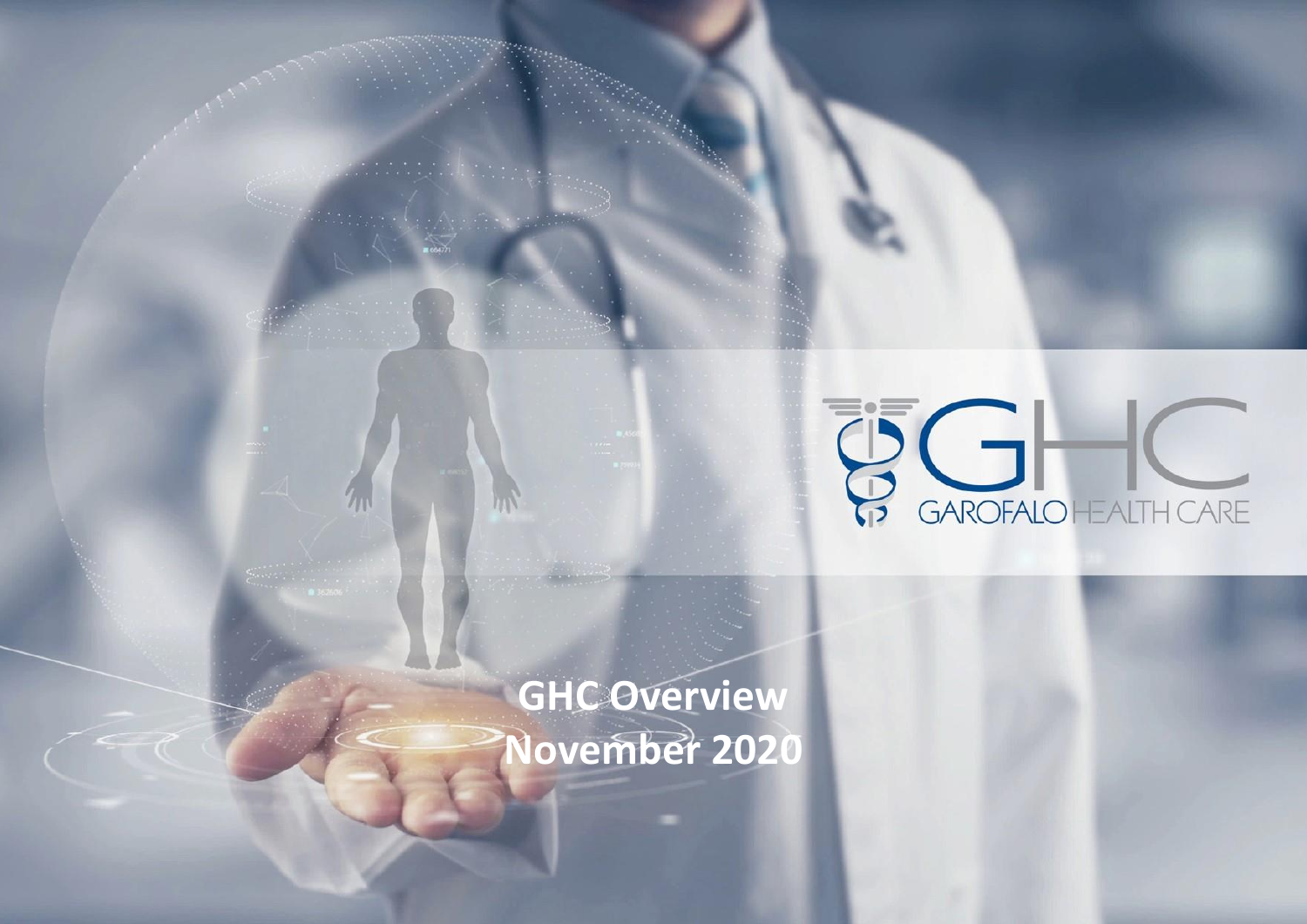### **GHC – Overview**

## Significant external-led growth realized in 2019, continued in 2020



2

with the acquisition of XRay One



Notes: Operating EBITDA Adjusted defined as EBIT + depreciation & amortisation + provisions and write-downs + non-core costs (approx. 3.5€m for M&A's incurred for the acquisitions and for the Stock Grant plan. Non-core costs in 2018 of 4.0€m however concern the IPO costs incurred in 2018 and expensed to the income statement). XRay One figures are ITA GAAP and have been communicated in July 2020 once the facility was acquired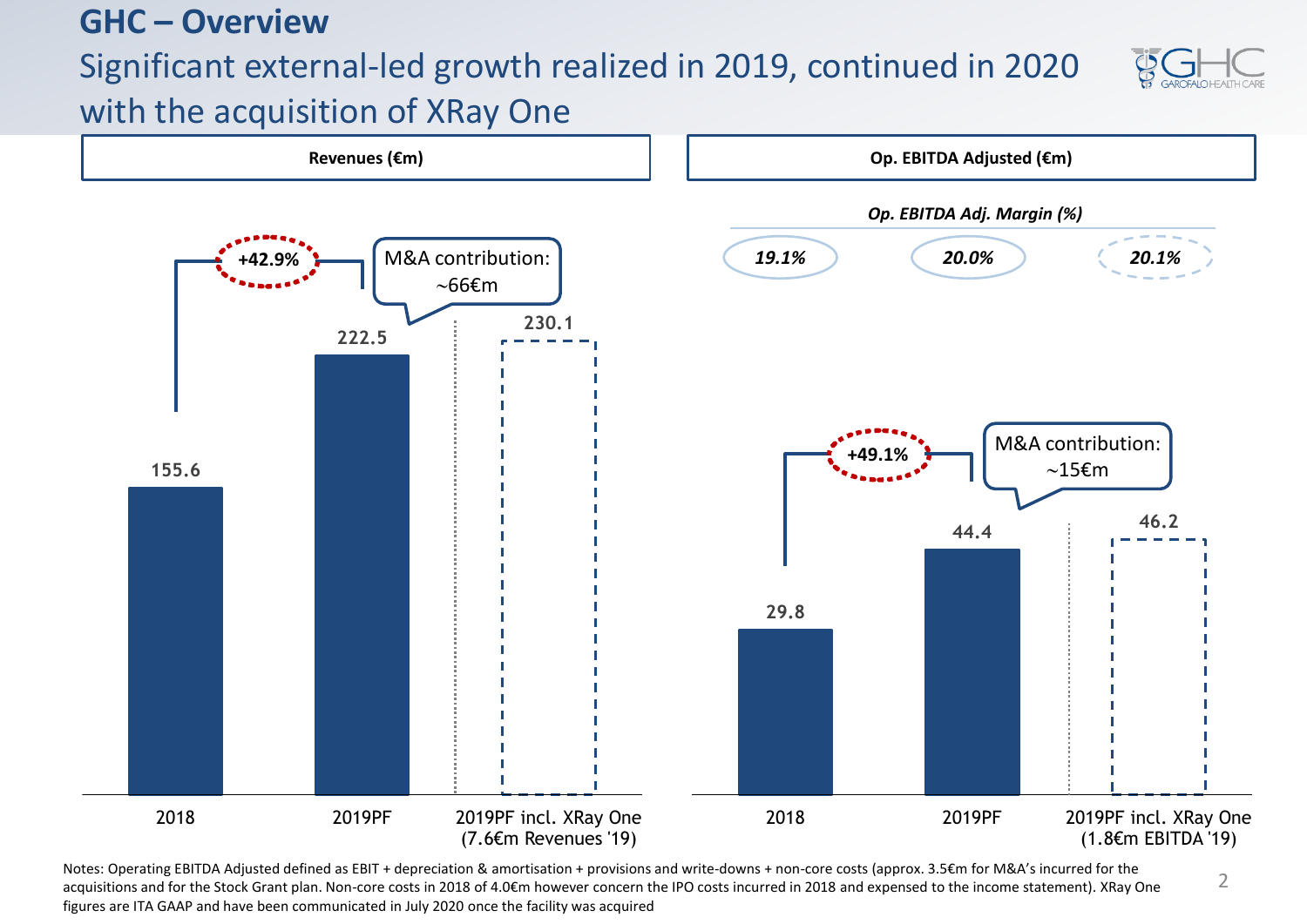### **GHC – 9M2020 Results**

Results contraction vs. 9M2019PF exclusively due to the



mandatory suspension of the activities imposed in March



Notes: Operating EBITDA Adjusted defined as EBIT + amortisation and depreciation + provisions and write-downs + non-core costs (these latter in 9M2020 totaling 2.8€m, of which approx. 2.4€m due to "extra-Covid costs" and approx. 0.4€m due to M&A costs. Non-core costs in 9M2019 of 2.1€m exclusively concerned the M&A costs incurred for the acquisitions made in the previous year). Contribution/net effect of NCLC refer to the renewal of the National Collective Labour Contract for non-medical employees of private accredited healthcare facilities finalized in October 2020 but effective retrospectively from July 2020. 9M2020 figures have not been audited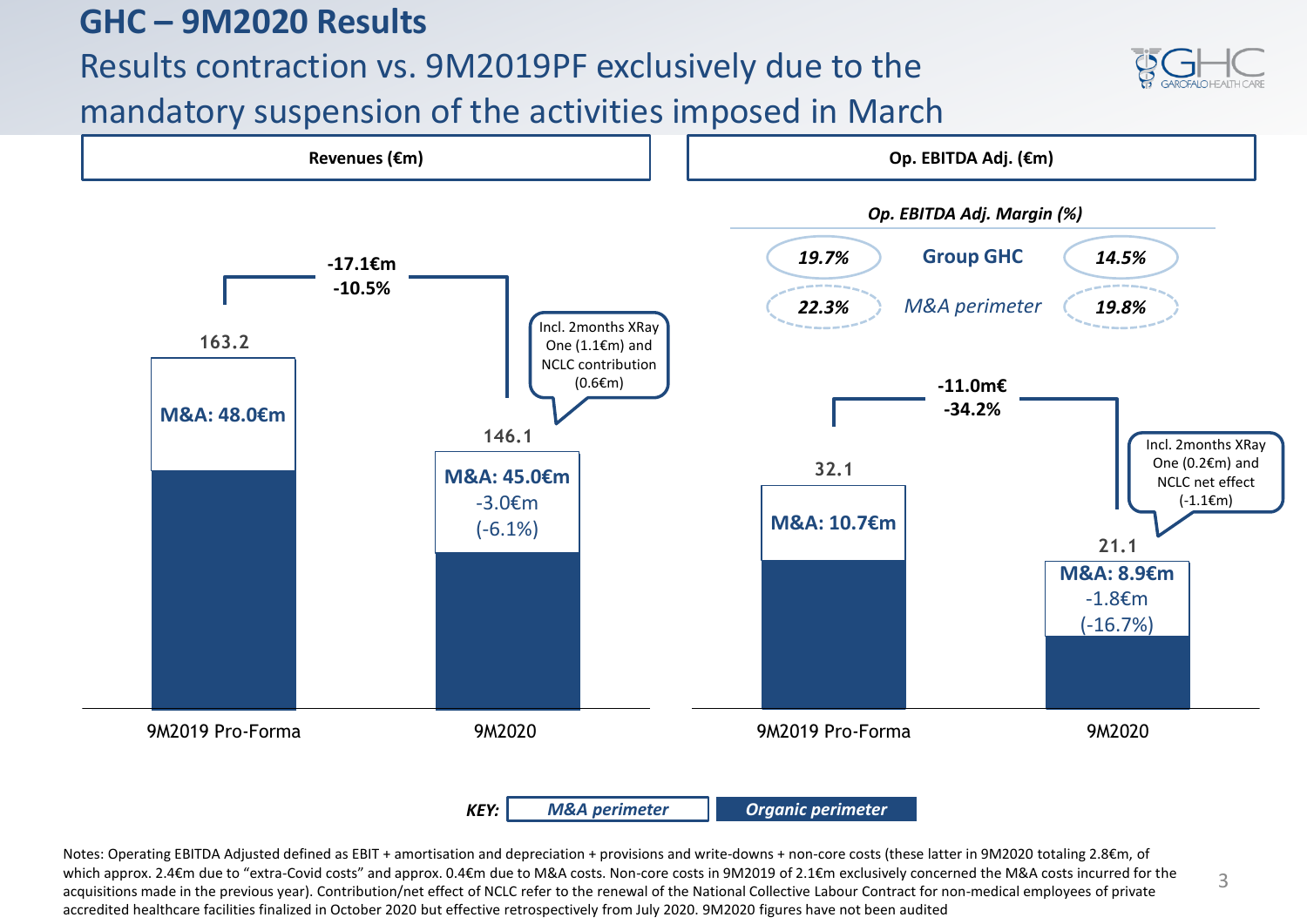### **GHC – 3Q2020 Results**

# Strong increase vs. 3Q2019PF thanks to the facilities' significant



4

capacity for recovery. Significant contribution from M&A perimeter



Notes: Op. EBITDA Adj. figures exclude non-core costs equal to 1.1€m in 3Q2020. Non-core costs in 3Q2019, equal to 1.5€m, are related exclusively to the M&A costs incurred in the period. Contribution/net effect of NCLC refer to the renewal of the National Collective Labour Contract for non-medical employees of private accredited healthcare facilities finalized in October 2020 but effective retrospectively from July 2020. 3Q2020 figures have not been audited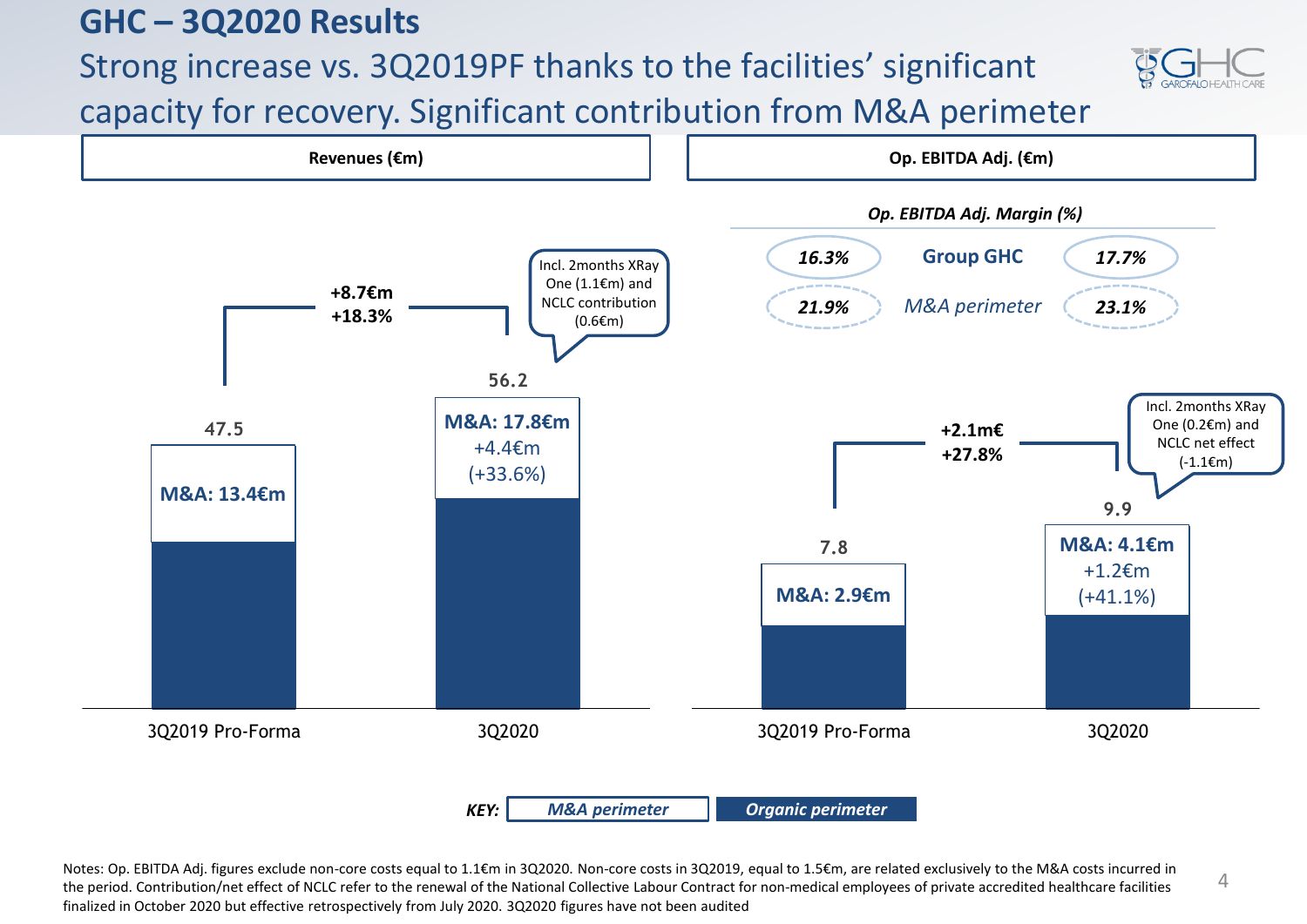## **GHC – Focus on the 2020 months impacted by lockdown** March, April and May impacted by the mandatory suspension of the activities imposed to tackle the pandemic





Notes: Operating EBITDA Adjusted defined as EBIT + amortisation and depreciation + provisions and write-downs + non-core costs (equal to 1.1€m for the 2020 months impacted by lockdown. Non-core costs for the same period of 2019, equal to 0.6€m, are related exclusively to the M&A costs incurred in the period). Monthly figures elaborated by management and not audited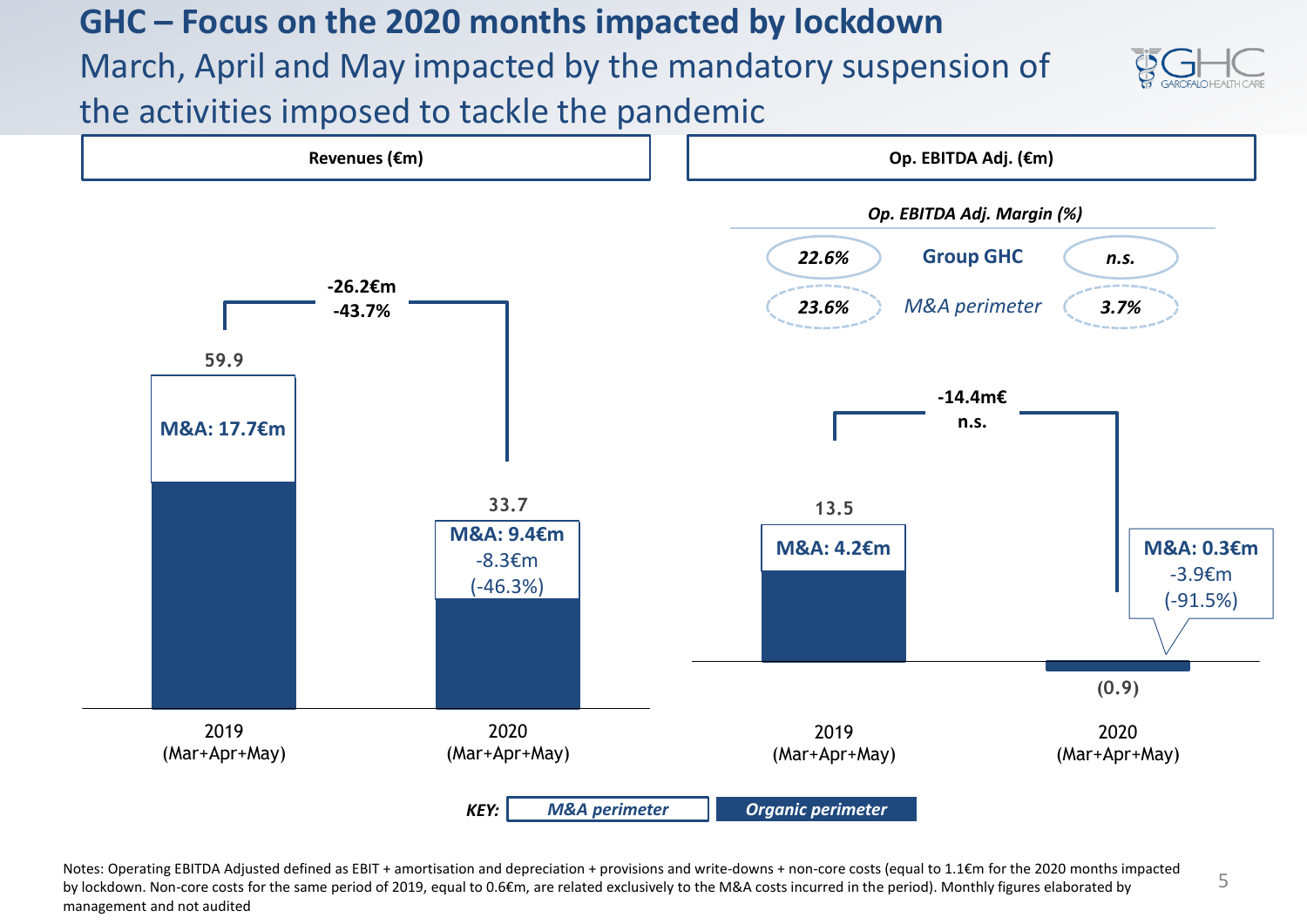## **GHC – Focus on the 2020 months not impacted by lockdown** Growth capacity vs. 2019PF confirmed in 2020 net of the lockdown effect, with a 19.6% margin (24.0% for M&A's)





6 Notes: Operating EBITDA Adjusted defined as EBIT + amortisation and depreciation + provisions and write-downs + non-core costs (equal to 1.7€m for the 2020 months not impacted by lockdown. Non-core costs for the same period of 2019, equal to 1.5€m, are related exclusively to the M&A costs incurred in the period). Monthly figures elaborated by management and not audited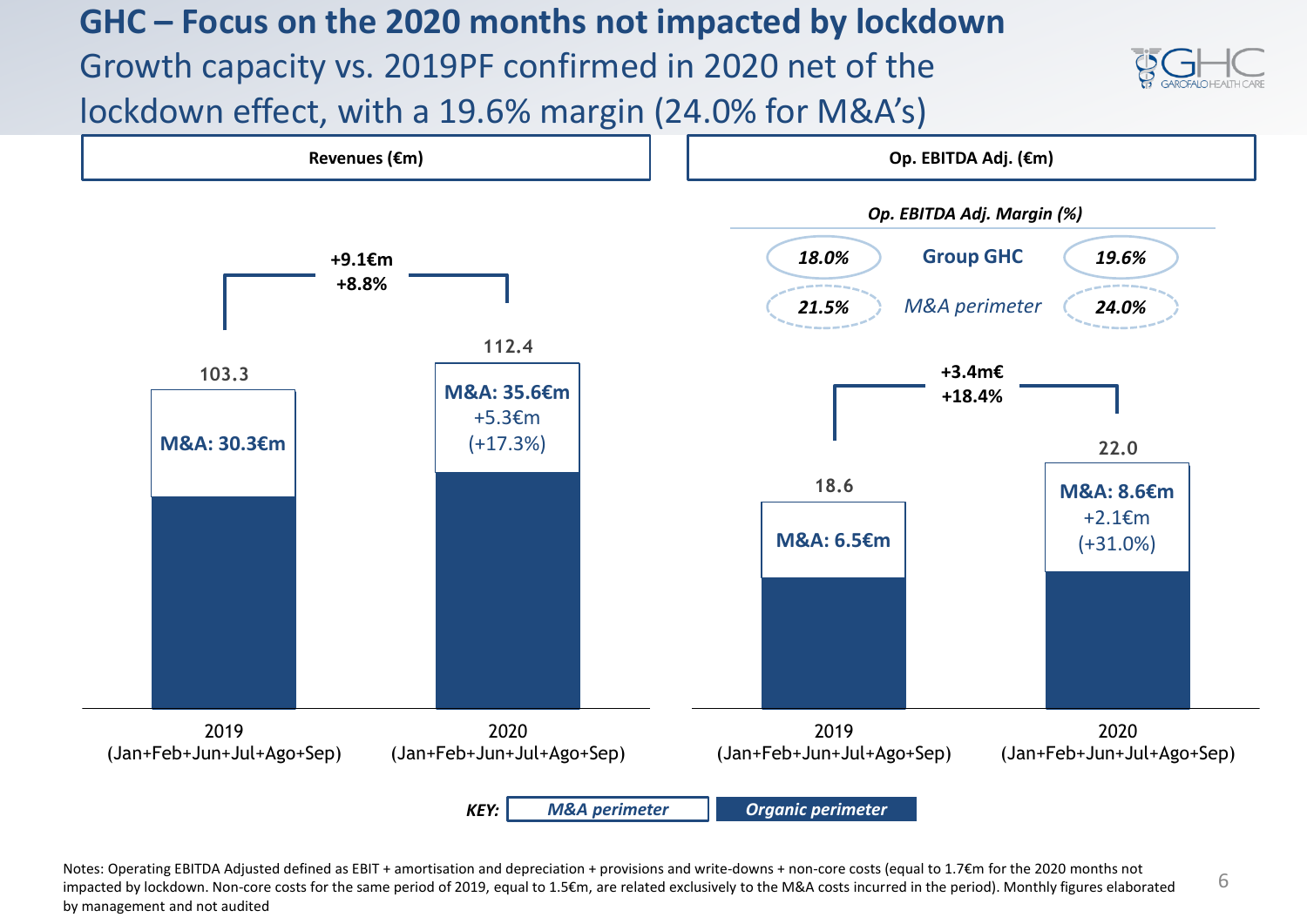#### **GHC – Net Financial Position Evolution**

Solid financial structure with additional ''fire power'' ensured also



by the cash generated by the new companies acquired



7 Notes: Op. EBITDA Adj. equal to 44.4€m in FY2019 Pro-Forma. NFP/Op. EBITDA Adjusted figure at 30.09.2020 refers to the Op. EBITDA Adjusted Last 12 Months figure, including Covid costs and XRay One contribution, equal to 31.8€m